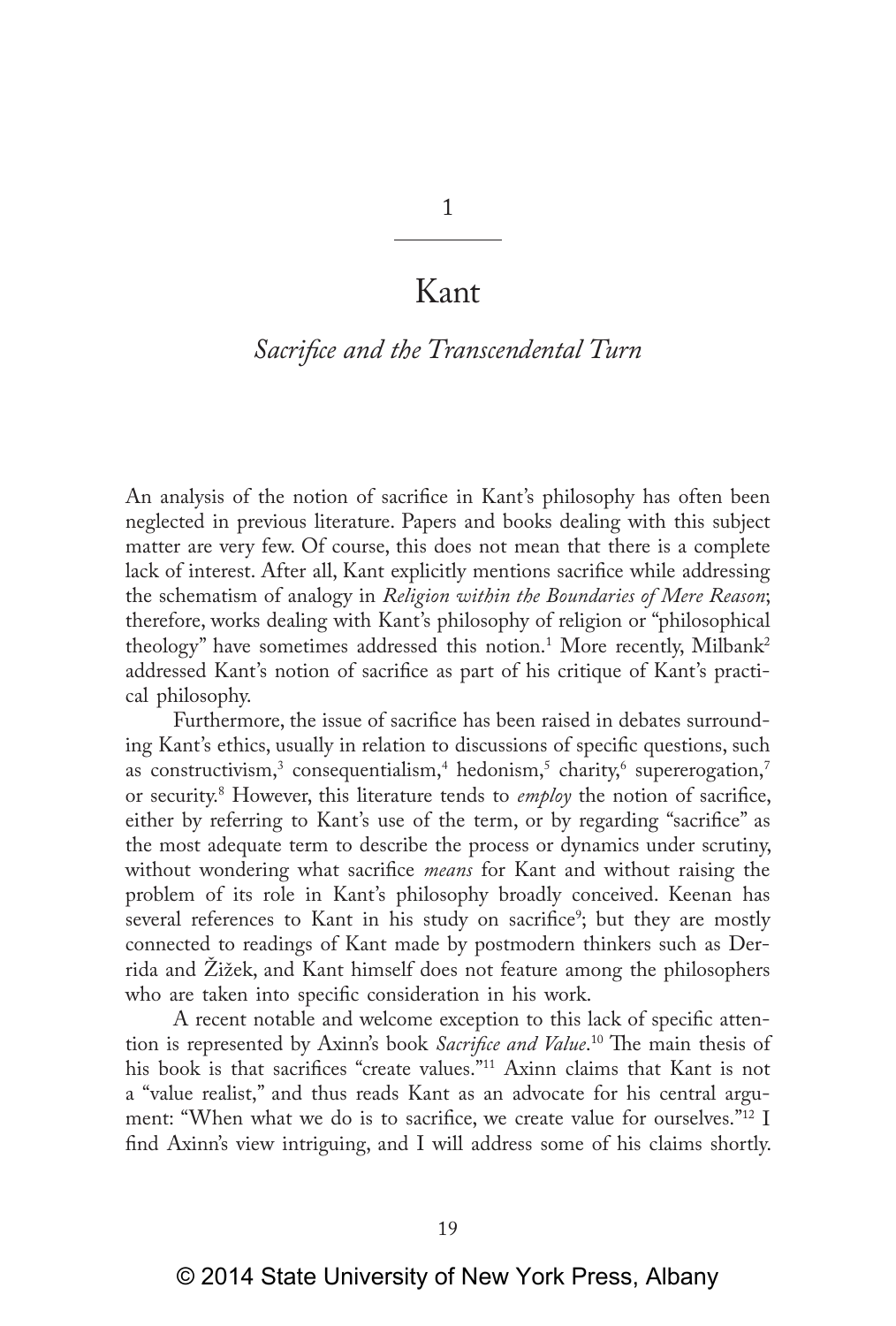However, the focus of this chapter is both more general and, at the same time, more specific. It is more general because I will discuss the role of sacrifice in Kant's philosophy in its entirety, including his epistemology and his account of religion. At the same time, it is more specific because I will distinguish between two different meanings of sacrifice, arguing that Kant employs them both, but with a certain degree of ambiguity. The first meaning is sacrifice as suppression, or destruction, of something for the sake of something else. The second meaning is sacrifice as kenosis, or withdrawal.

I will now briefly address Kant's epistemology, arguing that sacrifice as kenosis plays a hidden and yet important role in the development of Kant's transcendental philosophy. Then, I will focus on Kant's practical philosophy, arguing that the notion of sacrifice that is both implied and explicitly analyzed by Kant is mainly *suppressive* sacrifice, although Kant's account is fundamentally ambiguous and ends by being marked with some aporias. Finally, I will consider the role sacrifice plays in Kant's account of religion, showing that Kant's approach, with its achievements and problems, paves the way to various developments of the question of sacrifice in post-Kantian philosophy up to Nietzsche.

### Kant's Kenotic Turn in Epistemology

In the *Preface* to the second edition of the *Critique of Pure Reason* (the socalled *B Preface*), Kant wrote:

Up to now it has been assumed that all our cognition must conform to the objects; but all attempts to find out something about them a priori through concepts that would extend our cognition have, on this presupposition, come to nothing. Hence let us once try whether we do not get farther with the problems of metaphysics by assuming that the objects must conform to our cognition [...].<sup>13</sup>

These lines are followed by the famous reference to Copernicus, which made generations of scholars talk about Kant's "Copernican turn" or even "Copernican revolution." And it was indeed a revolution: in fact, from the hypothesis that we should consider the objects of metaphysics as conforming to our knowledge, rather than vice versa—a revolutionary hypothesis in itself—stemmed the even more revolutionary claim that we know the objects not *in themselves*, but *as they are known* by the knowing subject. There is no

# © 2014 State University of New York Press, Albany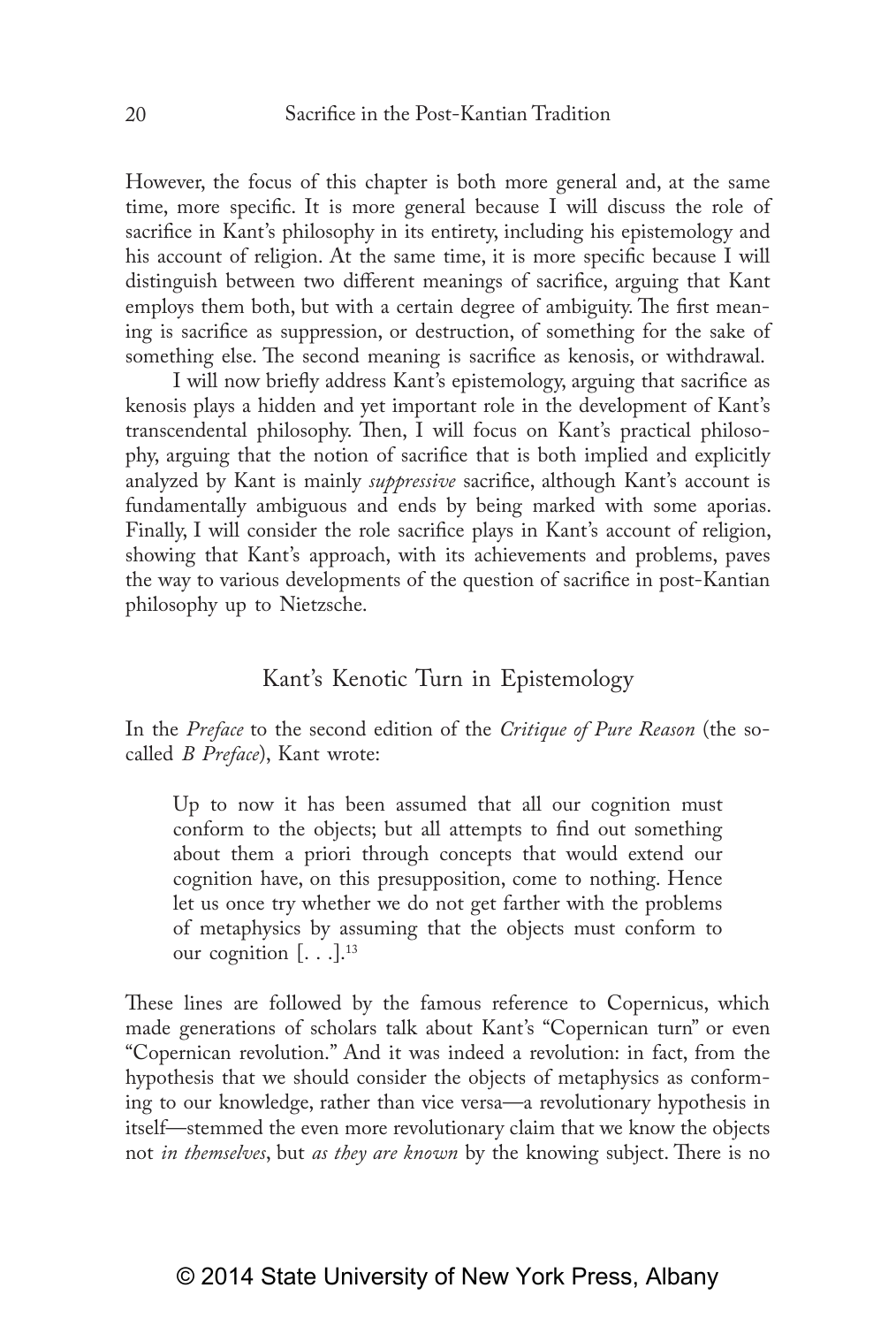*absolute objectivity* for Kant, but only *universal subjectivity*, which is due to the fact that we all have the same a priori forms. Put into jeopardy here is the very notion of metaphysics as it was usually understood and practiced in modern philosophy, that is, as the alleged knowledge of the fundamental nature of the world *independent of the knower*. Where did this traditional idea of metaphysics come from?

In Western thought, the philosophical account of God has always been indicative of the knowledge aspired to in philosophy. The Aristotelian God, the immutable and fully actualized "unmoved mover" ("thought thinking itself") was indicative of the goal of philosophy as a metaphysical immutable knowledge of an "ultimate" reality. The mainstream tradition in Medieval and early-modern philosophy did not substantially divert from that image of God, with the addition of the attribute of omniscience as a consequence of the introduction of a personalistic component (the Judeo-Christian omnipotent God). For instance, Thomas Aquinas, in his five statements about the divine qualities, defines God as simple, perfect (lacking nothing), infinite, immutable, and one, that is, without diversification within God's self.14 In modern philosophy, it is this image of God that has informed the idea of metaphysics, especially in the domain of epistemology, where this image was connected with a conception of metaphysics as expressed by the phrase "God's-eye view." Even for Leibniz, who introduced a perspectival account of knowledge (each monad is a peculiar "point of view" on the world), the main epistemic aspiration is to become God-minded. The distance between the knowledge attainable by the human agent and that attainable by God is represented by a difference in degree (being the "monad of monads," God is able to grasp all the possible points of view on the world), but *not* in kind. Kant broke with this tradition: humans are finite and, as such, can only know phenomena, that is, things as they appear to us. Only God (should he exist) could be able to know things in themselves. In other words, as a consequence of thinking of ourselves as finite, Kant drew an absolute barrier—a difference not only *in degree*, but also *in kind*—between human and divine cognition.

The Aristotelian-Thomistic account of God was clearly dominant in the Middle Ages, and it exerted a major influence on modern philosophy; but it was not, however, the only proposed account of God. Neoplatonic influences led to an alternative, more dynamic conception of God. One of the most notable figures in this tradition is Meister Eckhart. Echkart's triune God, far from being the simple and immutable divinity of the Thomistic tradition, reveals himself through a series of kenotic sacrifices: first the Father pours the totality of his divinity into the Son; and then the Son self-empties of his divinity in the incarnation for the sake of the world.<sup>15</sup>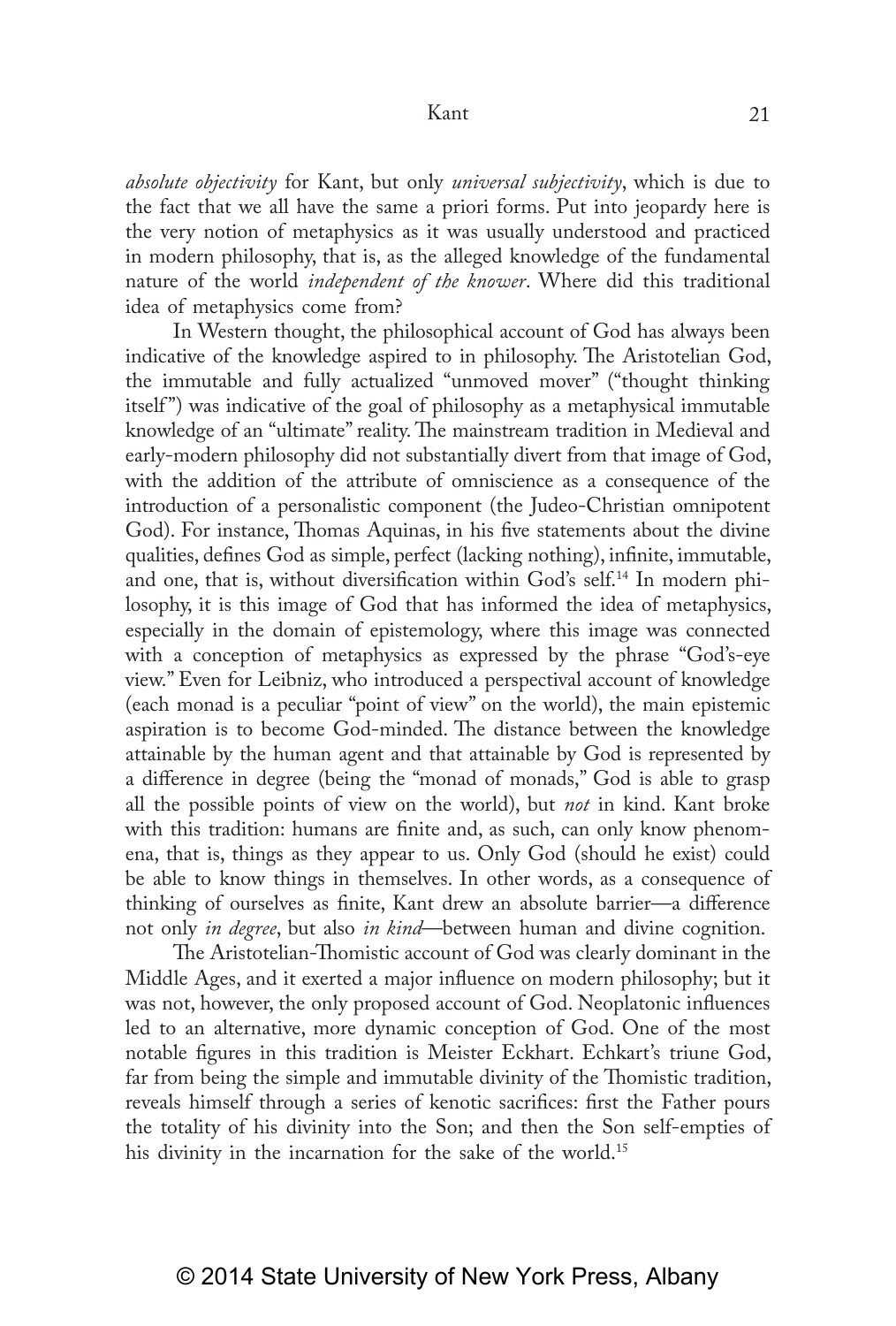As already mentioned in the Introduction, Echkart's doctrines had a significant impact on Martin Luther and the Reformation, and his conception of kenosis eventually resurfaced in the thought of the German Christian mystic Jacob Böhme. Significantly, kenotic thinking was common in Pietism, and many of the "radical Pietists" were influenced by the writings of Böhme.16 In turn, Pietist influences on Kant's thought are often acknowledged, although they are usually regarded as being limited to the impact of the Pietist ideal of ethical purity on the development of Kant's practical philosophy.17 What if the general approach of kenotic thinking, exemplified in Böhme's thought, lies in the background of Kant's transcendental turn?

The main focus of Böhme's thought is the relationship between the unity of God and the multiplicity of "things" in the universe. A significant aspect of Böhme's theology is that God can have knowledge of himself only through his creation. Böhme writes: "In his depth, God himself does not know what he is."18 Strictly speaking, God cannot "reveal" himself to anyone (including himself ), unless there is someone or something to which the revelation can be made. In a Neoplatonic fashion, God creates the universe by giving "form" to it, thus establishing a subject/object distinction: an observing subject (God), and an object being observed (the created universe). Giving form to the world, God effectively knows it; and by knowing the world, he reveals himself to the world and, at the same time, he reaches knowledge of himself. The explicit kenotic aspect in Böhme's narrative resides in this: God needs to empty himself and to renounce his absoluteness to truly know himself and the universe.

Surely, anyone with a basic knowledge of Kant's philosophy will have grasped some striking analogies between Böhme's theology and the framework of Kant's epistemology. In distancing himself from the metaphysical tradition that had its cognitive ideal in the God of the Aristotelian-Thomistic tradition (a detached account of an independent knowledge of an ultimate reality), Kant's epistemic view is developed in such a way that the "modest" God of the kenotic tradition might be considered its ideal—represented by a concrete and spatio-temporally determined knowledge of the world.

The Kantian "subject" is the human being, rather than God: but once the subject is changed, the similarities are impressive. Like Böhme's God, Kant's cognitive subject can know the external world only by contributing *forms* (the a priori intuitions of space and time, and the categories) to the process of knowledge. And like Böhme's God, Kant's cognitive agent knows his "self" only by knowing external objects: this is the ground of the necessary reflexivity of self-consciousness—that is, the Kantian idea that the capacity to identify external objects as distinct from oneself and the awareness of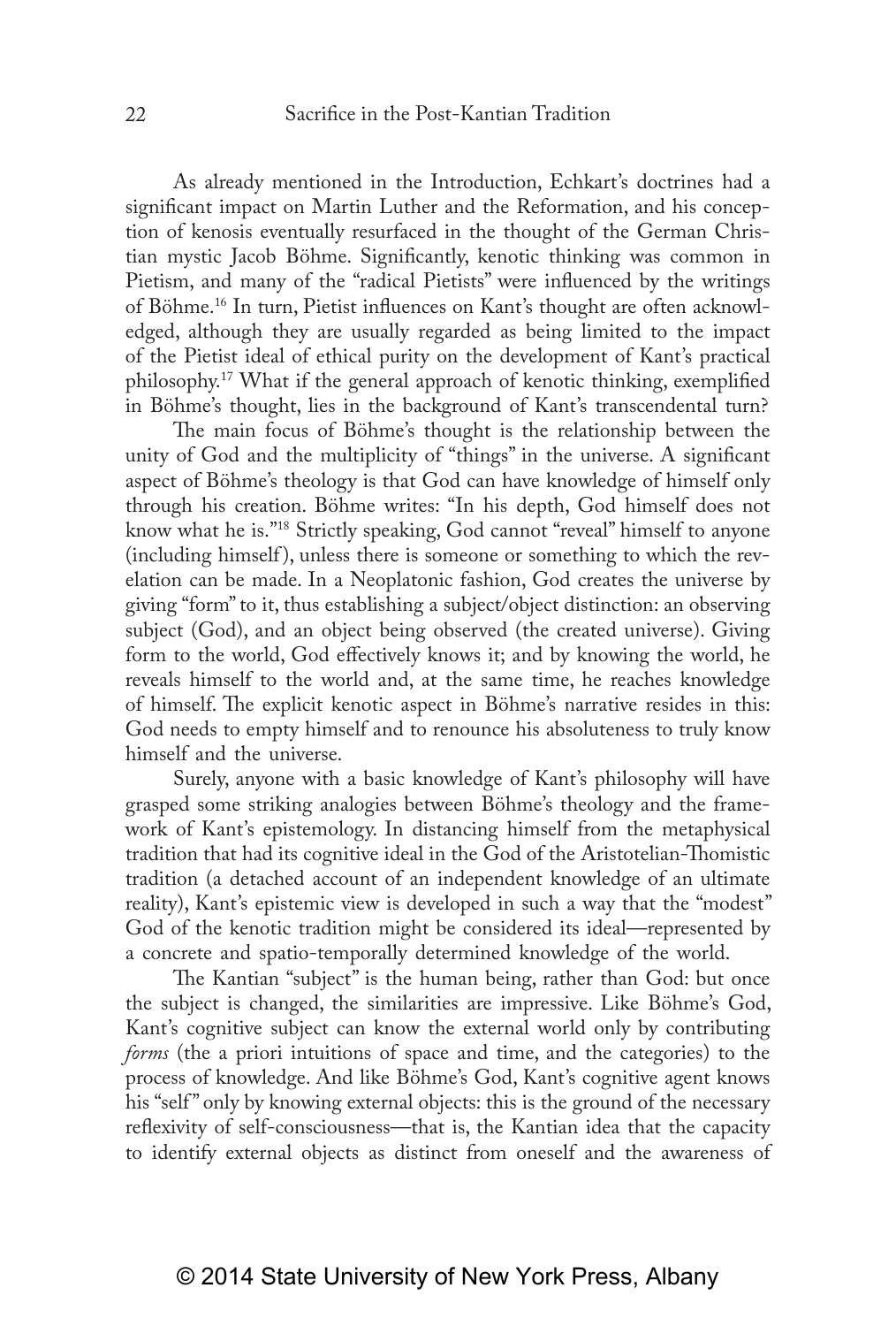oneself as a subject are indissolubly connected. However, the most notable analogy, I suggest, concerns precisely the kenotic aspect of Böhme's narrative. Even Kant's cognitive agent has to renounce his/her absoluteness: what has to be renounced is the idea that the world can be known from an alleged God's-eye point of view, free from the spatio-temporal and causal constraints usually limiting the knower in his cognition. Kant's cognitive humility is intrinsically kenotic: we come to accept that we can know the world merely as a set of phenomena (things as they appear to us), and *not* as it is "in itself." In other words, we can know the world only from our finite perspective.

This "modesty" in epistemic aspiration is undoubtedly one of the most characterizing features of Kant's philosophy. It is clearly due to the distance that Kant establishes between the unattainable God's-eye view, which was the goal of traditional metaphysics, and the cognition attainable by a human, finite agent, which is limited by spatio-temporal and causal constraints. Kant effectively moves away from the traditional ideal of the God's-eye view to propose a more modest cognitive ideal, that objectivity which is, after all, only universal subjectivity. This move mimics the process of withdrawal that is at the core of the kenotic thinking: God withdrawing from his absoluteness to make room for the universe; and Christ renouncing his peculiar divine attributes (such as omnipotence, omniscience, etc.) to accept a finite (and thus spatio-temporally determined) condition through the incarnation. However, the transfer of the kenotic dynamic from God to the human beings introduces a new problem, or paradox—one that was already implicit in Leibniz's thesis of the perspectivity of knowledge.19 If our knowledge is inevitably perspectival (in the sense of spatio-temporally determined), how is it possible for us to become conscious of the perspectivity of knowledge, without *eo ipso* admitting the possibility of reaching a superior, aperspectival standpoint (the God's-eye view), whose possibility seemed to be negated in the definition of knowledge as inevitably perspectival? Clearly the problem does not present itself for God or Christ: for a divine entity, the withdrawal—and the consequent assumption of a perspectival standpoint—are always temporary. For Kant's agent, however, the perspectivity of knowledge is a constitutive condition. Should there be some further justification that the restriction of the God's-eye view is not itself been stated from a God's-eye view?

Kant's solution to this paradox is simple and quite traditional: it is the understanding (conceptual thought) that frees the thinker from the effects of perspective.20 *Sensory* intuition is always different because it necessarily depends on spatio-temporal location. However, the content of *thought* is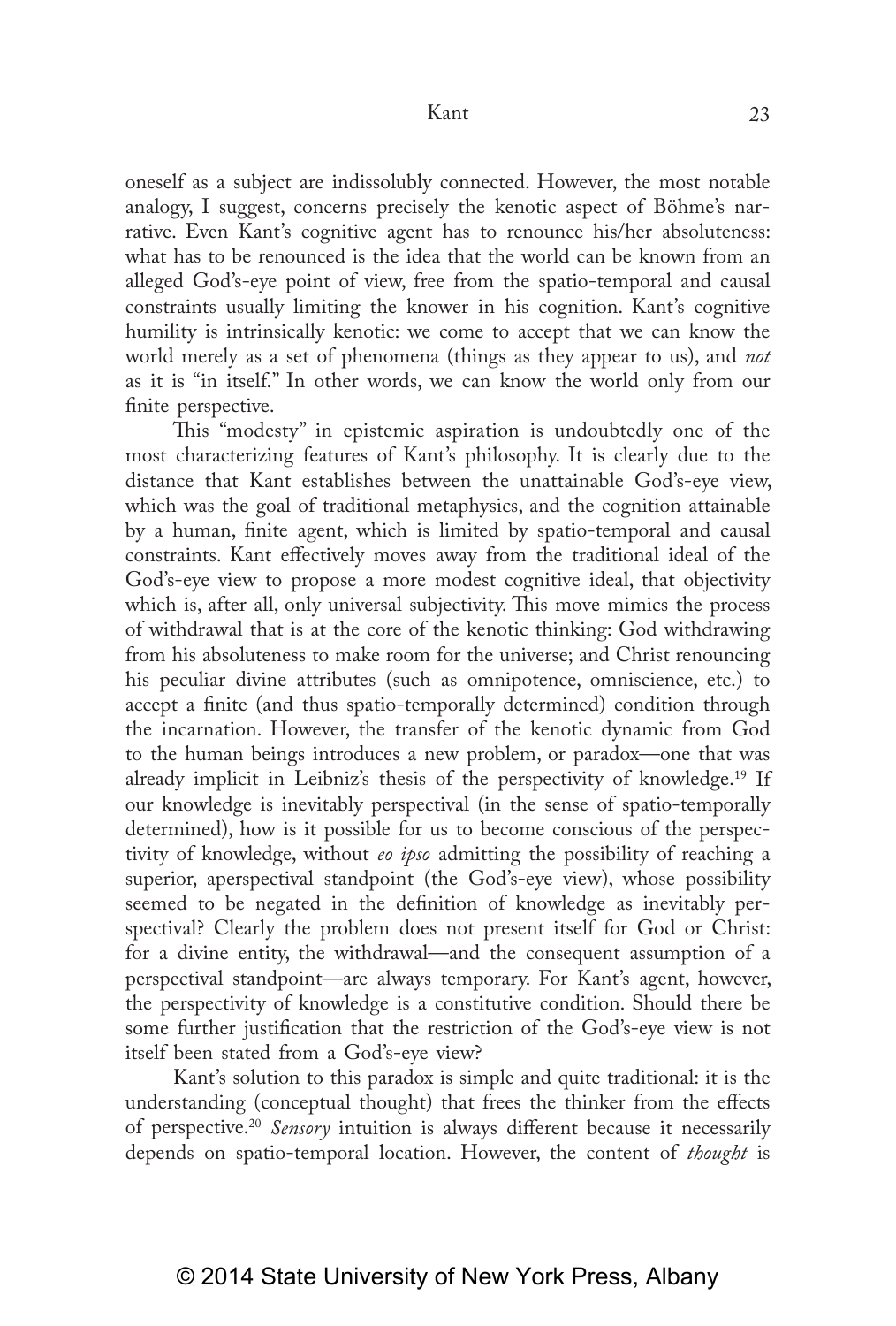conceptual; and given that the pure a priori forms of the understanding (or categories) are the same for all humans, it follows that its conceptual products are also the same for all humans. The conceptual standpoint is not a God's-eye view; and yet it is aperspectival. However, another problem now arises: which status should be assigned to pure *objects of thought*? According to Kant's famous claim, "Thoughts without content are empty"21—the content being sensory intuition. This is why (traditional) metaphysics is, for Kant, "the science of illusion"—because it has the intention of providing knowledge about concepts (such as the soul, or God), of which no empirical (i.e., spatio-temporal) intuitions are possible. Considered from this angle, the *Critique of Pure Reason* has been often interpreted as representing a radical skepticism about metaphysics; and there is no doubt that most of the book pursues this path.

Sometimes, however, Kant seems to suggest that metaphysics is somehow *possible*—not the traditional (pre-Kantian) metaphysics that treated metaphysical objects as if they were natural objects, but a new kind of metaphysics, conceived as that discipline in which reason is concerned *with its own products*. 22 A meaningful example is represented by the ideas of the human soul and of God. Whereas pre-Kantian metaphysics dealt with the human soul and God as if they were natural objects, Kant approached them as products of reasons that hold a peculiar regulative status, that is, as regulative principles that "serve to lead the understanding by means of reason in regard to experience and to the use of its rules in the greatest perfection."23 In other words, in light of Kant's "strong transcendental idealism," the existence of the objects of metaphysics is different from the existence of natural objects—metaphysical objects have an *ideal* rather than a "naturalistic" existence.

In line with this interpretation, one of the major achievements of the *Critique of Pure Reason* is that knowledge is not "the ultimate orientation to the world"; rather, in Redding's words, "there is a purely conceptual articulated stance not reducible to one of knowing" whose prototypical expression is human morality, which is regarded by Kant as proceeding "from pure conceptual considerations" and as not ultimately resting on knowledge. In short, "metaphysics is reconceived from within a practical point of view."24

To recap: apart from any indirect influence that traditional kenotic thinking might or might have not exerted on Kant, kenotic issues play an important role in the development of Kant's project, especially in relation to the central question of metaphysics. Thus, practical philosophy should be the appropriate place within Kant's work to encounter an explicit treatment of the topic of sacrifice. A hypothetical reader with no knowledge of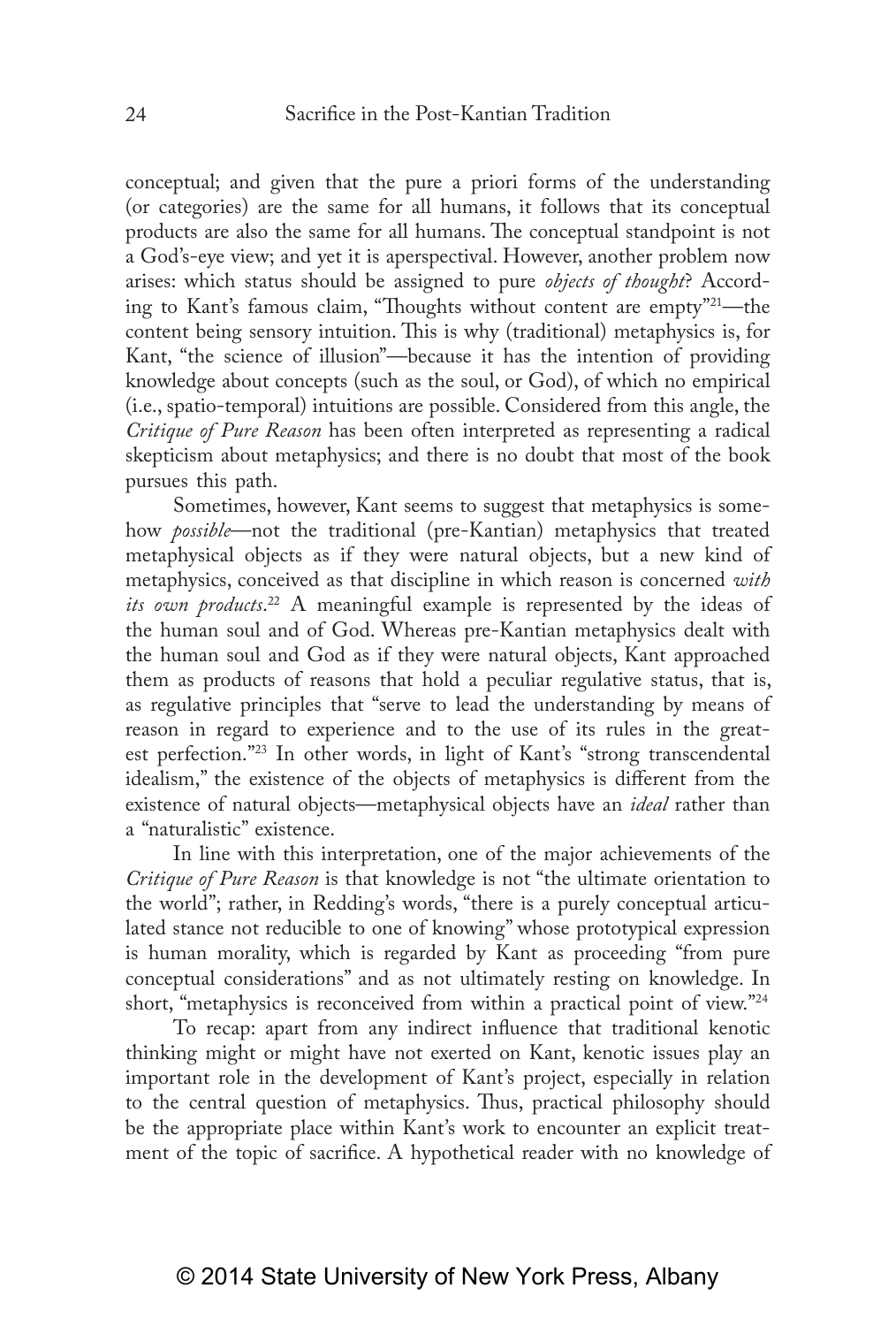Kant's ethics, after reading the current section, would undertake the reading of next section with certain expectations about the role sacrifice might play in the practical realm. In such a case, however, he would be mostly (albeit not completely) disappointed.

# Kant's Practical Philosophy: "A Sacrifice Before the Moloch of Abstraction"?

In the practical realm, Kant rejects any heteronomous motive as the foundation of ethics. Moral law can only be grounded in the *form* of will. Kant does not assign a specific content to will and recommends that we choose potentially universalizable maxims as the basis of our morality. In other words, according to Kant's formal conception, humans should behave *as if* maxims were universally applicable.

Kant's modesty, which is a distinctive element of his epistemology, does *not* extend to his practical philosophy. As emphasized at the end of previous section, metaphysics can be reconceived from within a practical point of view because human morality is regarded by Kant as proceeding from *pure conceptual* considerations*.* The kenotic dynamic, identified in the previous section in relation to Kant's cognitive humility, is driven by the negation of the possibility to step out of spatio-temporality and causality. In the practical realm, the possibility to step-out of spatio-temporality and causality is reestablished; actually, this possibility represents the precondition of that freedom from natural necessity that Kant wants to reestablish in the practical, noumenal realm. Indeed, the moral law is given "as a fact of pure reason of which we are conscious a priori and which is apodeictically certain" (KpV, 47/66). Kant also argues that we have a duty to the moral law itself (on which our duties to others depend) prior to having duties to others.

An evidence of the *absolute* standpoint in the Kantian foundation of morality is his repeated insistence that duties "be regarded as commands of the supreme Being" (KpV, 5: 129/164). Kant invites the moral agent to listen to moral commands *as if* they were spoken by the voice of God. That is, the categorical imperative should be regarded as a duty toward God. Kant's insistence represents an attempt to solve the paradox that, according to Pinkard, is implied in the Kantian idea of self-legislation—the idea that one has to be bound by laws of which one is also the author.<sup>25</sup>

Therefore, there is only *one* autonomous and objective moral law, which is absolute and must not be determined by spatio-temporal and causality issues. Because there is no necessary agreement between will and reason,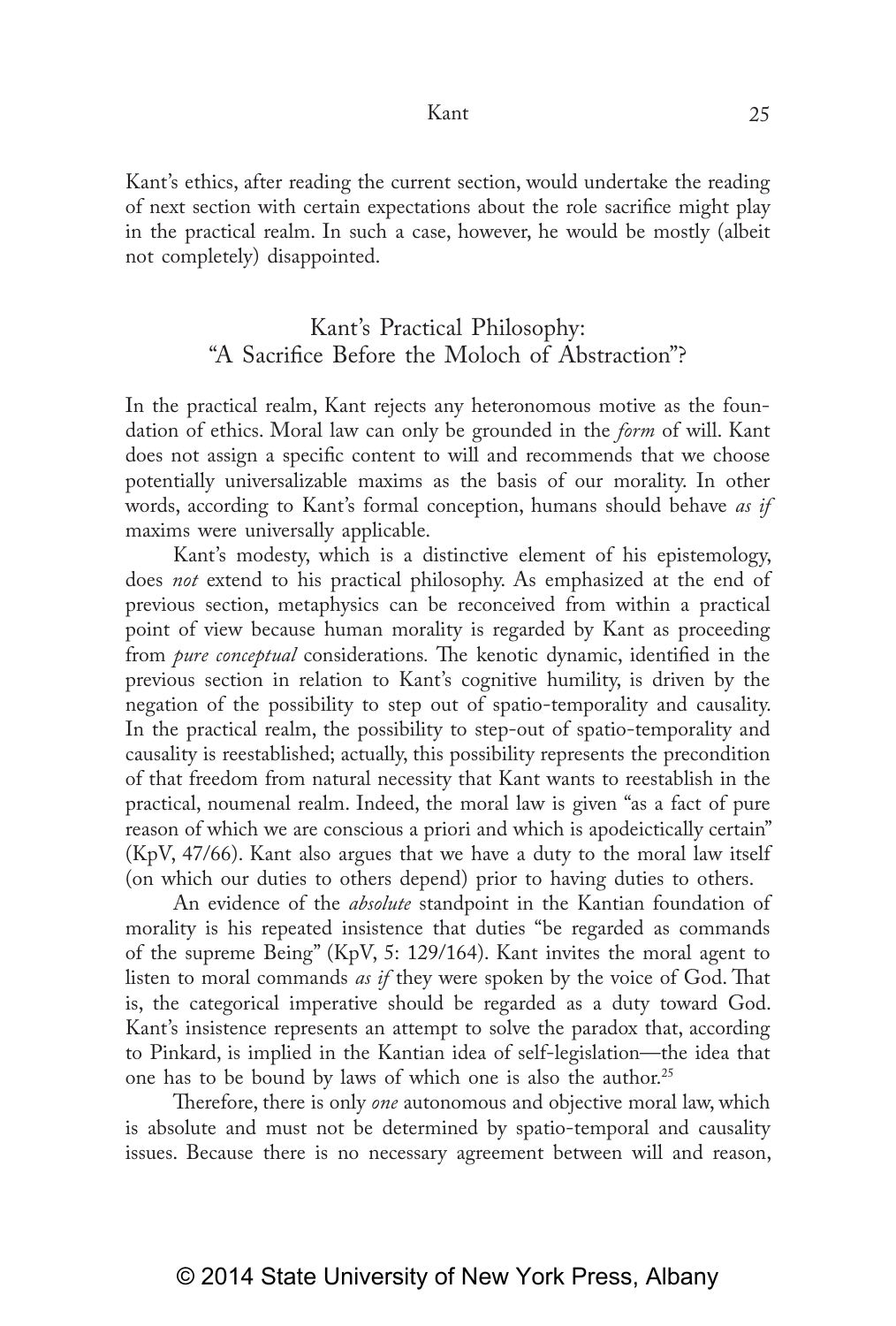morality is a duty, and hence implies some violence against our sensible inclinations and desires. The first time the word "sacrifice" (*Aufopferung*) occurs in the *Critique of Practical Reason* is precisely in the context of affirming the necessity to negate desires that might lead the moral subject to deviate from the moral law; such a negation is, in Kant's own words, a sacrifice:

For if a rational creature could ever get to the point of fulfilling all moral laws completely *gladly,* this would be tantamount to meaning that there would not be in him even the possibility of a desire stimulating him to deviate from them; for, overcoming such a desire always costs the subject [some] sacrifice [*Aufopferung*] and hence requires self-constraint, i.e., inner necessitation to what one does not do entirely gladly. (KpV, 84/108)<sup>26</sup>

The understanding of sacrifice that emerges from this passage—which is not limited to it, but rather informs the entire Kantian ethics—is very far from the kenotic dynamic that we have seen at work in the previous section. The notion employed is rather that of sacrifice as suppression of something (instincts, desires, inclinations) for the sake of something else (moral law).

If the hypothetical reader I mentioned at the end of the previous section was now disappointed, he would be in good philosophical company. Hegel, for instance, maintains that Kant's conception of morality is formal and empty;27 and the second chapter of the *Phenomenology of Spirit* is harshly critical of the "abstract negation" of desires, in which the desire is not overcome but only abstractly denied. From a different angle, and even more explicitly, Nietzsche thunders against the Kantian suppression of desires for the sake of the "impersonal" duty, something that he defines as "a sacrifice before the Moloch of abstraction."28 Additionally, Nietzsche saw in Kant's practical philosophy a regression to the idea of "a real world" (the metaphysical idea of a world conceived as what is there independently of the knower), a move that Nietzsche stigmatized as the last consolation of metaphysics.<sup>29</sup>

As regards to recent scholarship, Milbank focused precisely on Kant's use of the notion of sacrifice, which in his view drives the entire Kantian theory of ethics "into irresolvable aporias."30 In fact, sensory inclinations "must be sacrificed," Milbank remarks, "even in the case where a sensory inclination happens to coincide with duty." The point raised by Milbank is indeed an important one and deserves to be analyzed in detail.

When addressing sacrifice, Kant often considers it as a possible moral motive and usually in association with the topic of heroism. A first reference to sacrifice as a moral motive can be found in the *Groundwork*: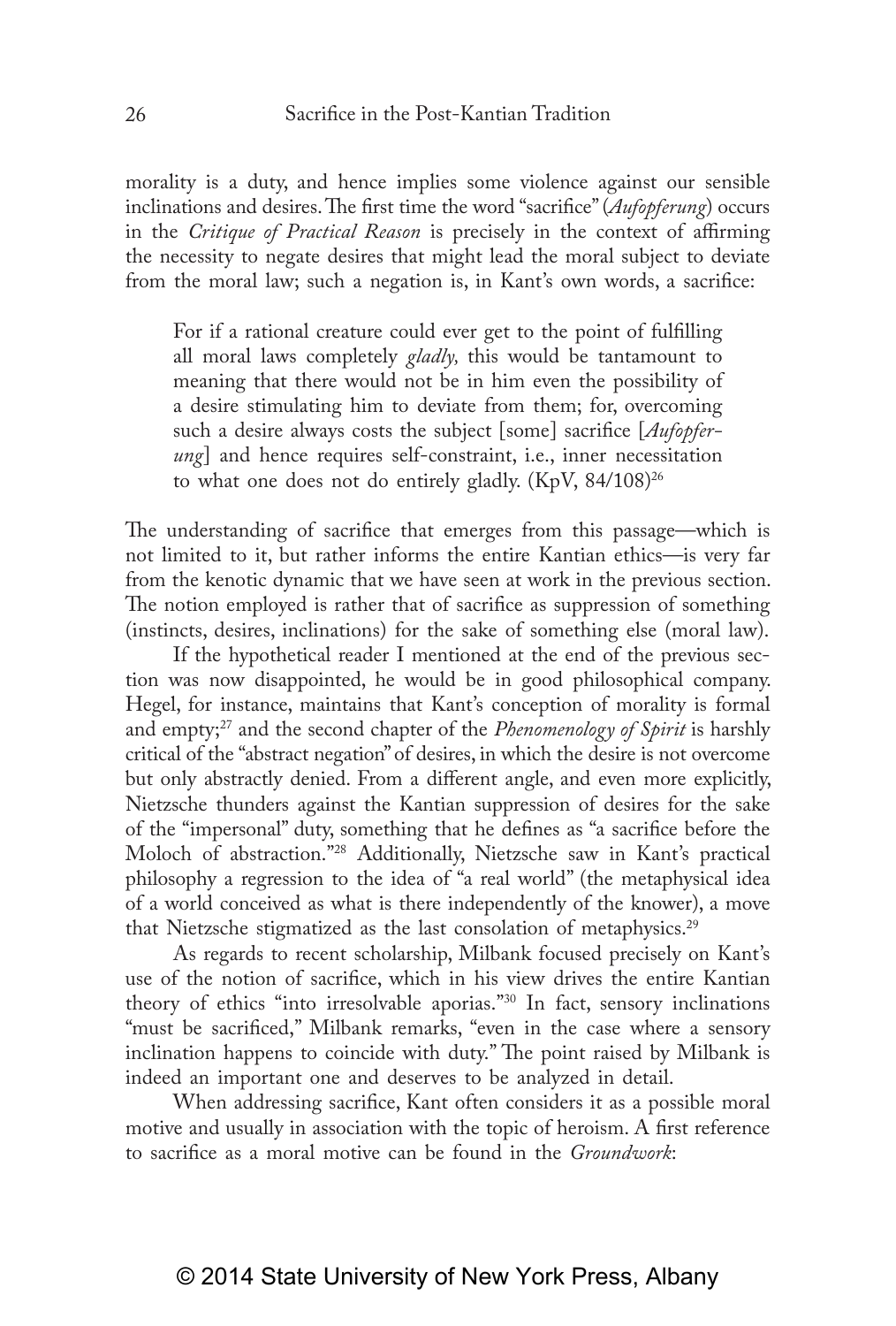It is indeed sometimes the case that with the keenest selfexamination we find nothing besides the moral ground of duty that could have been powerful enough to move us to this or that good action and to so great a sacrifice [*Aufopferung*]; but from this it cannot be inferred with certainty that no covert impulse of self-love, under the mere pretense of that idea, was not actually the real determining cause of the will; for we like to flatter ourselves by falsely attributing to ourselves a nobler motive, whereas in fact we can never, even by the most strenuous self-examination, get entirely behind our covert incentives.<sup>31</sup>

Even great sacrifices (including the sacrifice of one's life) are not necessarily moral for Kant, as they can involve pride alongside duty. This is clearly a serious concern for Kant because we find the same remark in two different places in the *Critique of Practical Reason*:

Actions of others which have been done with great sacrifice [*Aufopferung*] and, moreover, solely on account of duty, may indeed be praised under the name of *noble* and *sublime* deeds, yet even this only insofar as there are indications suggesting that they were done entirely from respect for one's duty, not from bursts of emotions. (KpV, 85/110)

And again:

More decisive is the magnanimous sacrifice of one's life [*die großmütige Aufopferung seines Lebens*] for the preservation of one's country; and yet there remains some scruple as to whether it is indeed so perfectly a duty to dedicate oneself to this aim on one's own and without having been ordered to do so, and the action does not contain the full force of a model and impulse for imitation. (KpV, 158/198)

If one considers Kant's rejection of any heteronomous moral motive, which is the foundation of his ethics, these concerns are understandable. And yet, Milbank touches on an important point when he wonders: "How is one ever to know that sacrificial motives are pure?"32 Clearly, one cannot; and yet, we cannot simply get rid of our attraction for sacrifice because sacrifice and heroism are *symbols* that grant us access to the otherwise inaccessible purity of duty. In Milbank's words:

# © 2014 State University of New York Press, Albany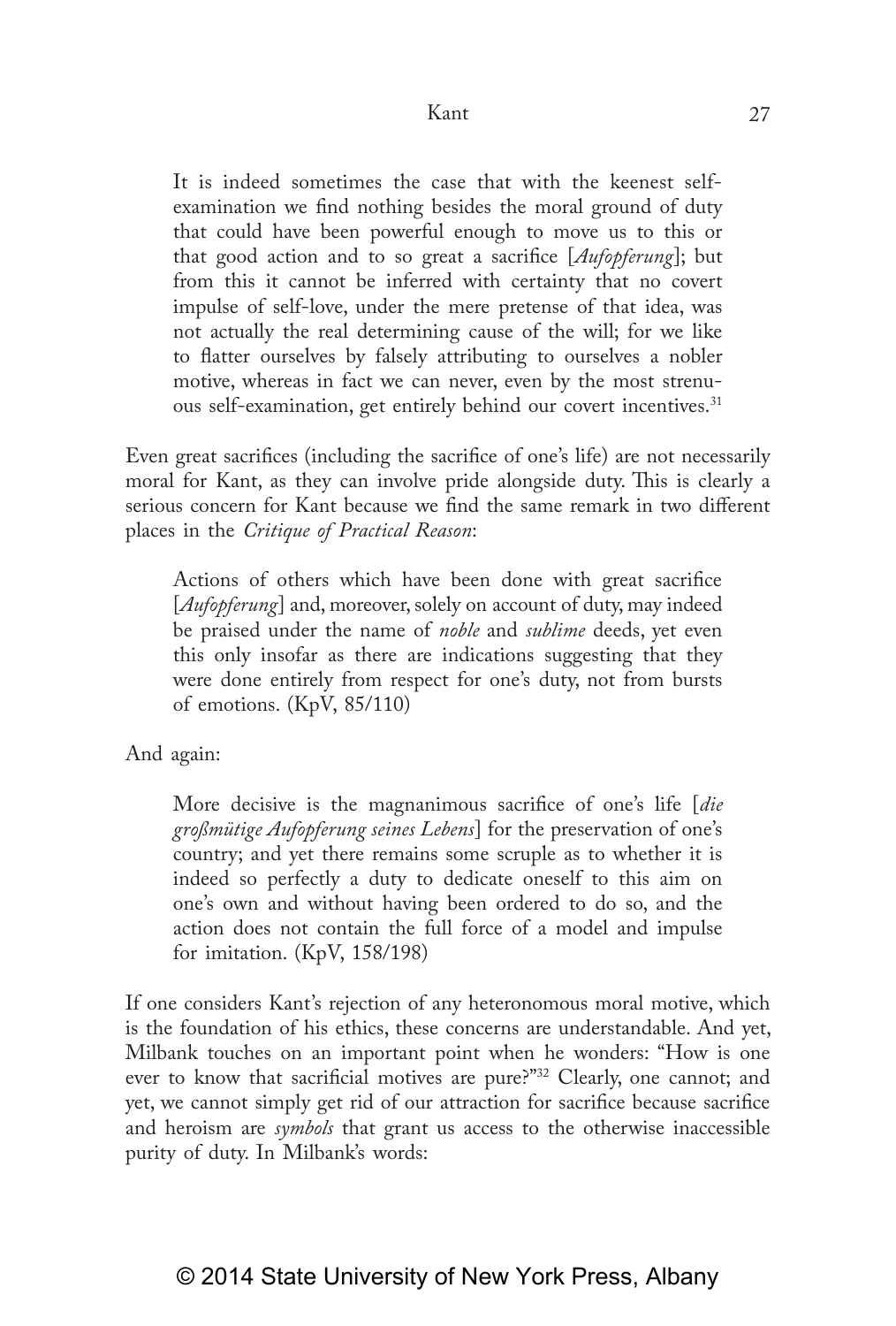How is one to discriminate within oneself, if only a feeling of love of self-sacrifice registers the law, and yet *even this feeling*  contaminates the purity of duty and is only valid in so far as this feeling constantly negates itself, sacrificing even the love of sacrifice? If this sacrifice even of sacrifice is, still, nevertheless sacrifice, how to distinguish a diminution of love of sacrifice and denial of self, from a subtle increase of love of sacrifice and affirmation of self?33

Milbank's discussion of sacrifice is functional to his critique of Kant's account of radical evil as "an original possibility constitutive of freedom as such," something that makes of Kant's philosophy "only an alternative theology" (and not a good one, in Milbank's view). However, Milbank's opinion of Kant aside, his analysis has the merit of showing some aporias and problems embedded in Kant's discussion of sacrifice as a moral *symbol*. In fact, the need for symbols (including religious symbols) in Kant's conception of morality is connected to the issue of sacrifice, and I will devote the next section precisely to this topic. Before that, however, it is appropriate to consider another recent reading of Kant's notion of sacrifice, that proposed by Axinn.

Axinn offers a much more positive interpretation of Kant's use of sacrifice. The main thesis of his book is that "we don't find the values, and then sacrifice for them: our sacrifices produce them."34 By arguing that Kant is not a value realist, he comes to the conclusion that, through the emphasis on suppression of the individual's personal desires, Kant has effectively clarified the process of formation of values. I do not dispute Axinn's claim about a general relationship between sacrifices and values (which is something that is beyond the scope of this chapter); what I wish to explore here are: (a) the implications of such a reading for Kant's philosophy, and (b) whether Kant can be legitimately regarded as supporting such a claim. In fact, these two aspects are related to each other. Let us assume that Kant is effectively not committed to value realism: this means that *we* create the values to which we are bound. This is the paradox identified by Pinkard,<sup>35</sup> to which Kant found no other solution than a repeated insistence that moral commands should be listened to as if they were spoken by the voice of God. The position that Axinn attributes to Kant—that values effectively depend on us, they are *made* by us<sup>36</sup>—might be attributed much fittingly to some post-Kantians—first of all, Hegel. It is Hegel who, through the notion of recognition, made values dependent on human activity (most notably, sacrifice);<sup>37</sup> and after him, the so-called left Hegelians considered the distribution of the activity of the constitution of norms over the species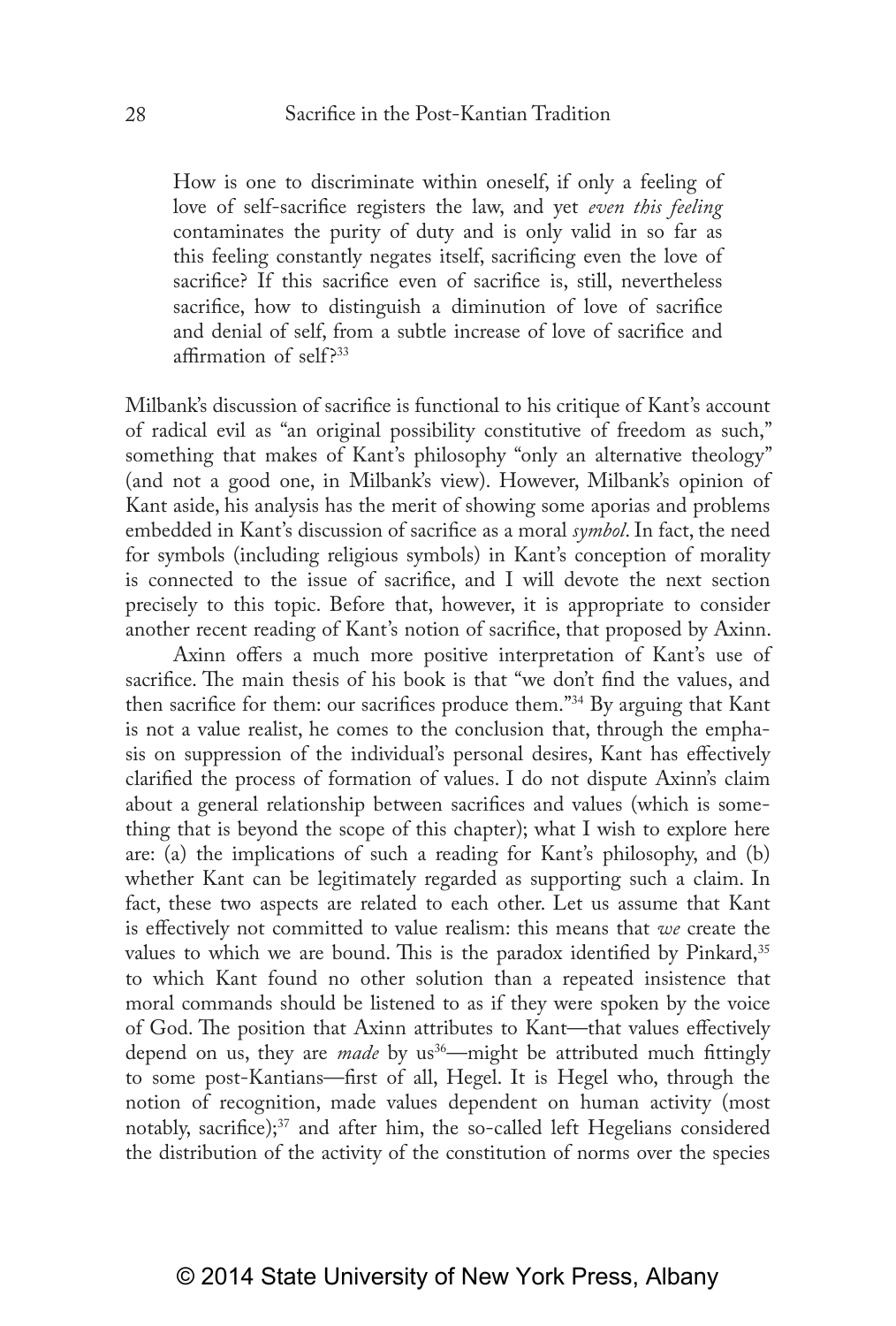to be a better solution to the Kantian paradox. It might be objected that an understanding of values as objects having an *ideal* (and thus, humandependent) rather than a *naturalistic* existence was already implied in a reading of Kant along the lines of "strong transcendental idealism" (according to Redding's definition).<sup>38</sup> However, this objection on the one hand reminds us of a fundamental ambiguity in Kant, who constantly oscillated between weak transcendental idealism and strong transcendental idealism; and on the other, confirms my previous claim because it is precisely on the 'strong transcendental idealism' reading that post-Kantians have drawn to develop post-transcendental forms of idealism. Significantly, the Kantian passage that Axinn cites in support of his argument is from the *third* critique—the *Critique of Judgment*. 39 Once a certain tension running through the formulation of transcendental idealism (as articulated in the *Critique of Pure Reason*) has been acknowledged, it seems safe to say (with Redding) that the general trajectory of Kant's journey "was towards conceptions that are  $\left[ \ldots \right]$  closer in spirit to the type of idealism developed by those coming after him, such as Fichte, Schelling and Hegel."40

Finally, even assuming that Kant's understanding of sacrifice is positive, as Axinn maintains and that Kant can be interpreted as establishing a strong relation between sacrifices and values (with sacrifices effectively *producing* values), what is the notion of sacrifice that emerges from this interpretation? It is the traditional meaning of sacrifice as suppression of something for the sake of something else. "Why would a rational person sacrifice in this sense, give away more than is expected to be returned?" Axinn asks, and continues: "My response: to gain nonmonetary value." We are certainly very far from the conception of sacrifice as kenosis that is at work in the development of Kant's perspectivism. Effectively, most of the references to sacrifice in Kant's practical philosophy seem to be related with such an interpretation of sacrifice as the suppression of something to gain something else in exchange. This might even raise the doubt that perceiving the presence of a kenotic conception of sacrifice in the development of Kant's perspectivism could be the result of an overinterpretation.

Sometimes, however, Kant shows an understanding of sacrifice that goes precisely in the *opposite* direction—that is, in the direction of a *kenotic* interpretation of sacrifice. In *The Metaphysics of Morals*, in the context of the discussion of the relationship between freedom and the states, Kant writes:

One cannot say: the human being has sacrificed [*Aufgeopfert*] a *part* of his innate outer freedom for the sake of an end, but rather, he has relinquished [*Verlassen*] entirely his wild, lawless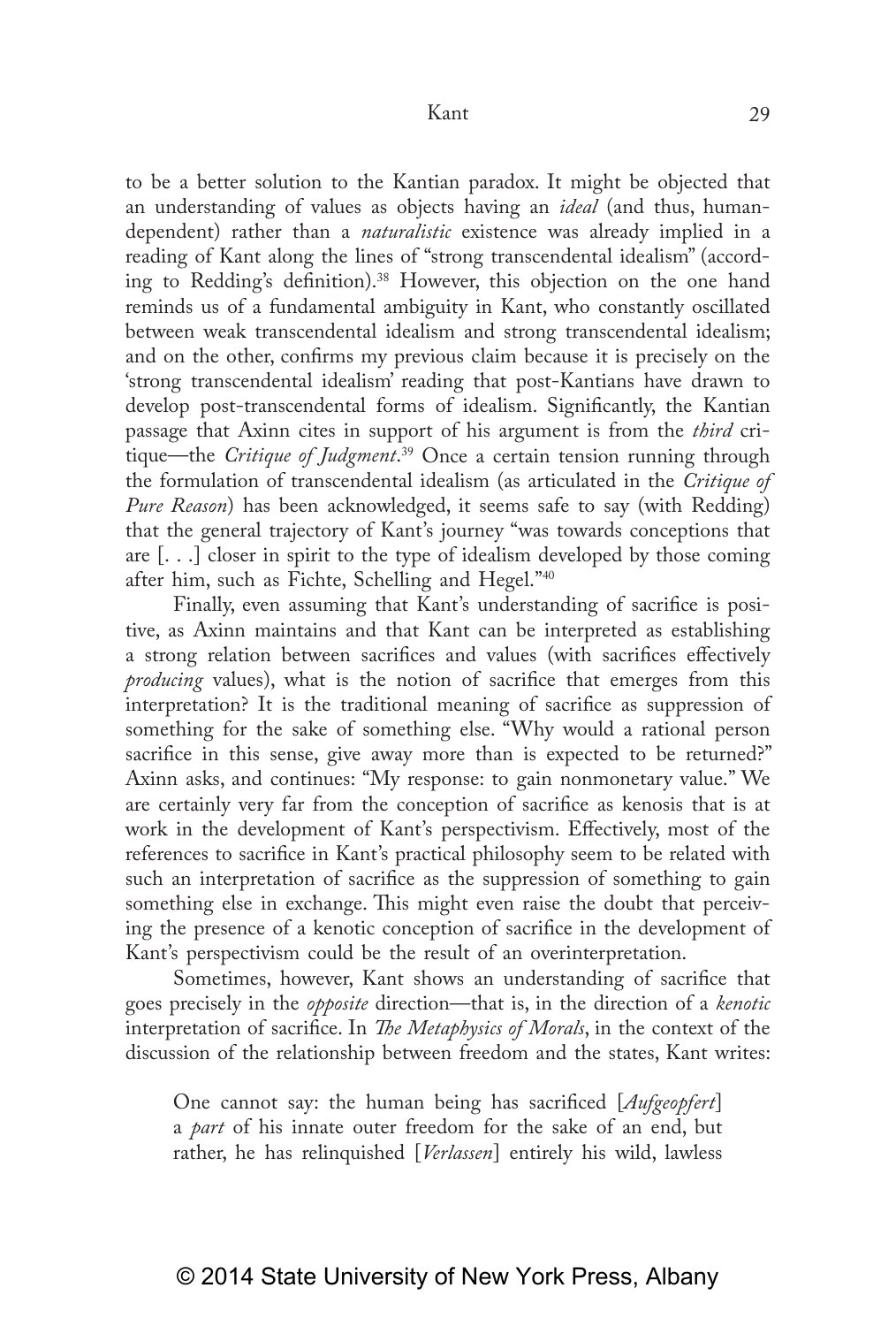freedom in order to find his freedom as such undiminished, in a dependence upon laws, that is, in a rightful condition, since this dependence arises from his own lawgiving will. (MS, 316/127)

Here we have precisely the opposition between sacrifice as *suppression*—the human being as *suppressing* a part of his freedom for the sake of the state and sacrifice as *kenosis*—the human being as *relinquishing*41 his freedom. The human being does not relinquish his freedom for the sake of something else, but to have his freedom reestablished in that dependence upon laws that sees the moral/political subject in a mutual and constant relationship with his/her fellow citizens.

A kenotic understanding of sacrifice is even more evident in another passage, which is worthwhile to quote in full:

[. . .] I ought to sacrifice [*Opfer machen*] a part of my welfare to others *without hope of return* [*ohne Hoffnung der Wiedervergeltung*] because this is a duty, and it is impossible to assign specific limits to the extent of this sacrifice. How far it should extend depends, in large part, on what each person's own happiness, one's true needs, would conflict with itself if it were made a universal law. Hence this duty is only a *wide* one; the duty has in it a latitude for doing more or less, and no specific limits can be assigned to what should be done. The law holds only for maxims, not for specific actions. (MS, 393/197; emphasis added)

The key point here is that the happiness of others is an end *that is also a duty*; however, it is first of all *an end in itself* (MS, 393/196–197), and it is for the sake of others' happiness that I am required to sacrifice a part of my welfare. The dynamic described here looks more like a withdrawing of my welfare to "make room for others," rather than a *suppression* of my welfare. That the sacrifice at stake is different from the sacrifice mentioned above is evident from the concern suddenly expressed by Kant. Others' happiness is not primarily a duty, but it is a duty only insofar as it is an end in itself; which implies the problem of the extent to which sacrifices have to be performed to make other people happy. The law has, therefore, only a *regulative* value: it tells us that we must promote the ends of others, but does not provide any indication of *how much* we should sacrifice for the sake of others' happiness.<sup>42</sup>

In conclusion, it appears that there is a certain tension running through Kant's account of sacrifice. The general orientation of Kant's employment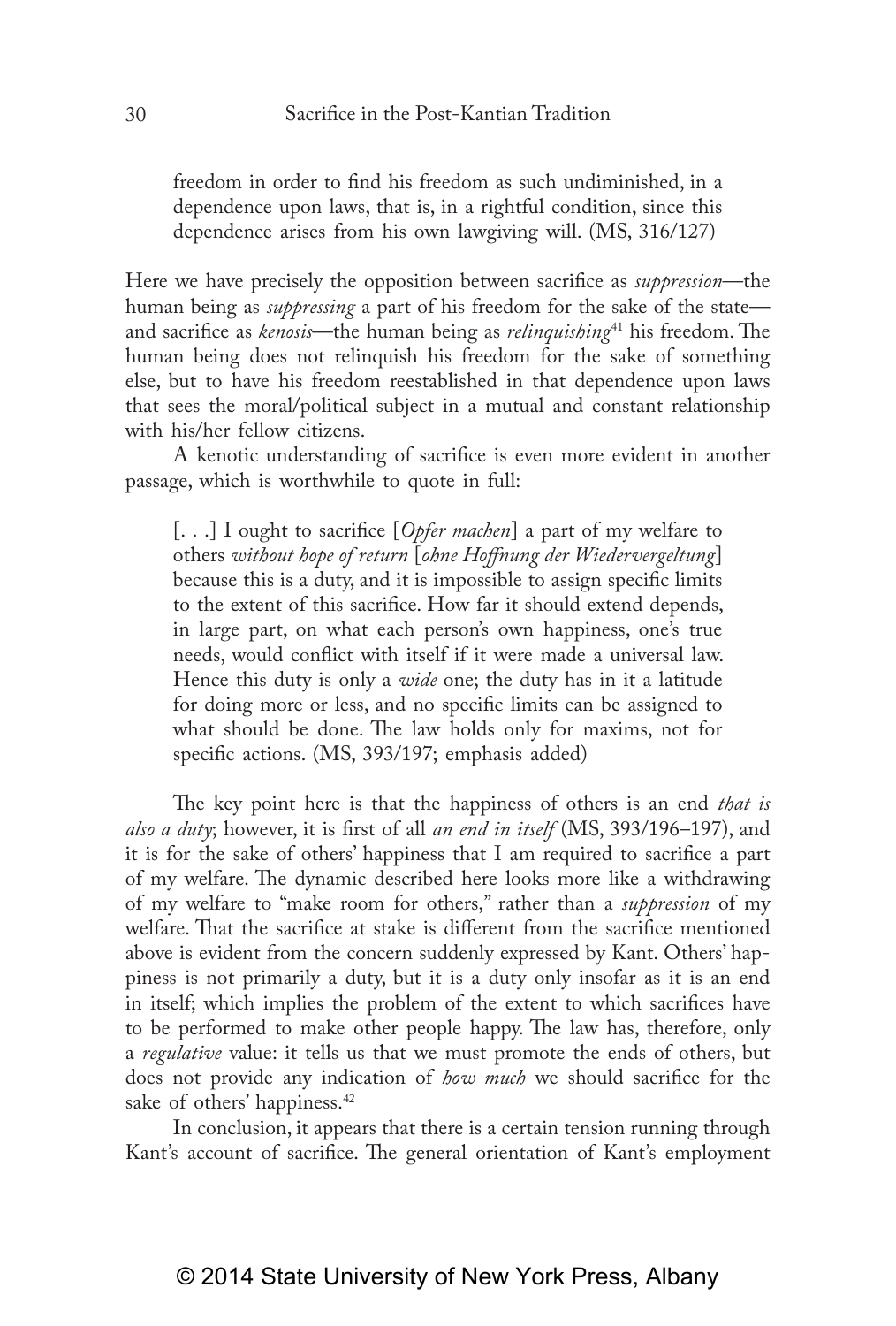of sacrifice in his practical philosophy seems consistent with the meaning of sacrifice as suppression of instincts and desires for the sake of the moral role. However, Kant's account of sacrifice in the context of his practical philosophy is not without a certain degree of ambiguity because sometimes the kenotic meaning of sacrifice seems to resurface, especially in connection with the central issue of the regulative nature of the moral law. At stake is the viability of Kant's *formal* conception of morality. The formality of the moral law is that which makes it universally applicable; and yet, it generates the need for some way of making moral concepts concretely applicable to the world. Religion and, to some extent, beauty serve this purpose. We should therefore analyze the role sacrifice plays in Kant's account of religion, with the goal of exploring if in that realm a solution to the fundamental ambiguity mentioned above can be found.

# Symbolic and Regulative Value of Sacrifice

The role of religious notions and narratives in Kant's moral theory is often underestimated. Standard accounts tend to regard religious representations as mere metaphors or, at best, as useful symbols that serve to illustrate some moral content. From Kant's perspective, it is suggested, religious representations have more or less the function of pictures in old novels: they embellish the pages, but ultimately it would not make any difference if they were omitted from the text. If one considers them in the light of the Kantian need for some way of making moral ideas applicable to the world, however, a very different picture emerges.

First, Kant's discounting of any religious *foundation* from either the theoretical or the practical realm does not mean that he dismisses the content of revealed religion as irrelevant in general, or that he discounts the idea of God in particular.43

Regarding the latter, it has already been recalled that Kant invites the moral agent to listen to moral commands *as if* they were spoken by the voice of God. In other words, moral duties should be regarded as *theonomous* duties—that is, duties toward God: "Since all religion consists in this, that in all our duties we look upon God as the lawgiver to be honored universally" (RGV, 6:104/137). And a few pages later, Kant reinforces the claim: "Religion is (subjectively considered) the recognition of all our duties as divine commands" (RGV, 6:154/177).

Regarding the former, Kant considers religious claims and notions as symbolic *presentations* or exhibitions (*Darstellungen*) of the moral law. They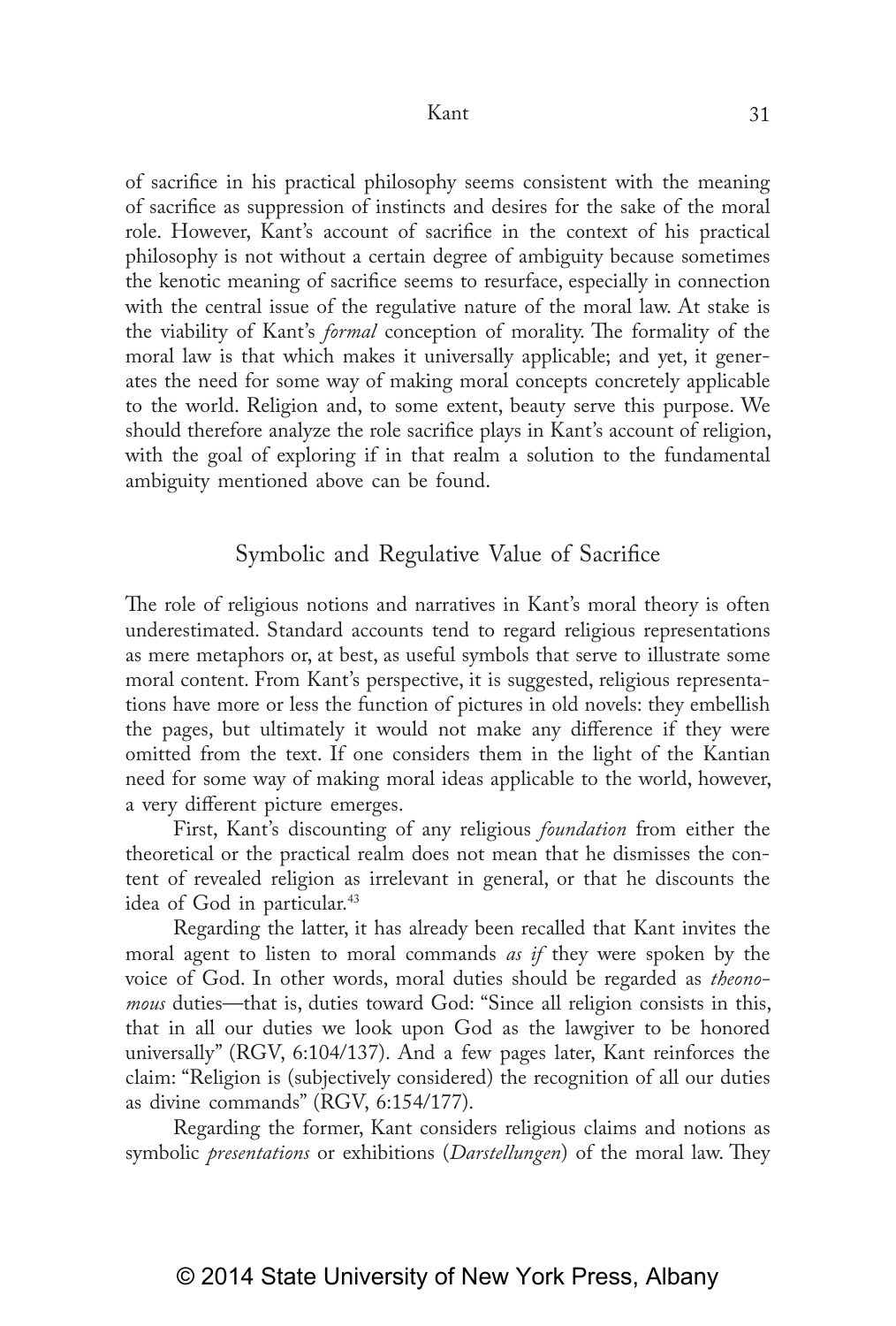are not mere "metaphors": the need for such *presentations* is, conversely, deeply rooted into the need for a way of making moral concepts concretely applicable to the world. In fact, in the *Critique of Practical Reason*, Kant notes "special difficulties" in dealing with the application of the moral law—difficulties that do not present themselves in the realm of theoretical reason. As pointed out by Redding,<sup>44</sup> the problem of applying categories (pure concepts) to the contents of intuition was solved by Kant through the introduction of "schemata" (rules that connect pure concepts with sensible data). In the realm of practical reason, however, we deal with "the morally good," and "the morally good as an object," that is—in Kant's own words something supersensible

so that nothing corresponding to it can be found in any sensible intuition; hence the power of judgment under laws of pure practical reason seems to be subject to special difficulties which are due to [the fact] that a law of freedom is to be applied to actions as events that occur in the world of sense and thus, to this extent, belong to nature. (KpV, 68/90)

The problem for Kant is to find something equivalent to schemata for practical reason, that is, transitional forms to be used to apply the pure principles of practical reason to experience. These forms are identified by Kant in symbolic presentations or exhibitions (*Darstellungen*). In fact, whereas a pure concept can be *schematized*, moral ideas can only be *symbolized*. 45 Religious notions and narratives are an essential component of a set of symbolic notions that, for Kant, is necessary to make moral ideas applicable to the world.<sup>46</sup>

Therefore, for Kant, religious symbols (both notions and narratives) are transitional forms, or analogical *presentations* (*Darstellungen*), that must be used to apply the pure principles of practical reason to experience, insofar as they can serve as models for our behavior; in other words, they play a *regulative* role in the application of moral ideas to the world. It follows that religious notions and narratives, far from being mere metaphors or symbols *in a weak sense*, are rather an *essential* component of Kant's practical philosophy.

However, not *all* religious notions or narratives can be accepted as moral symbols and can thus serve as models. In *Religion within the Boundaries of Mere Reason*, Kant distinguishes between "the natural religion," whose main characteristic is that "every human being can be convinced [of its truth] through his reason," and "a learned religion," whose main characteristic is that "one can convince others only by means of erudition" (RGV, 6:155/178). In natural religion, theology conforms to morality, whereas in learned or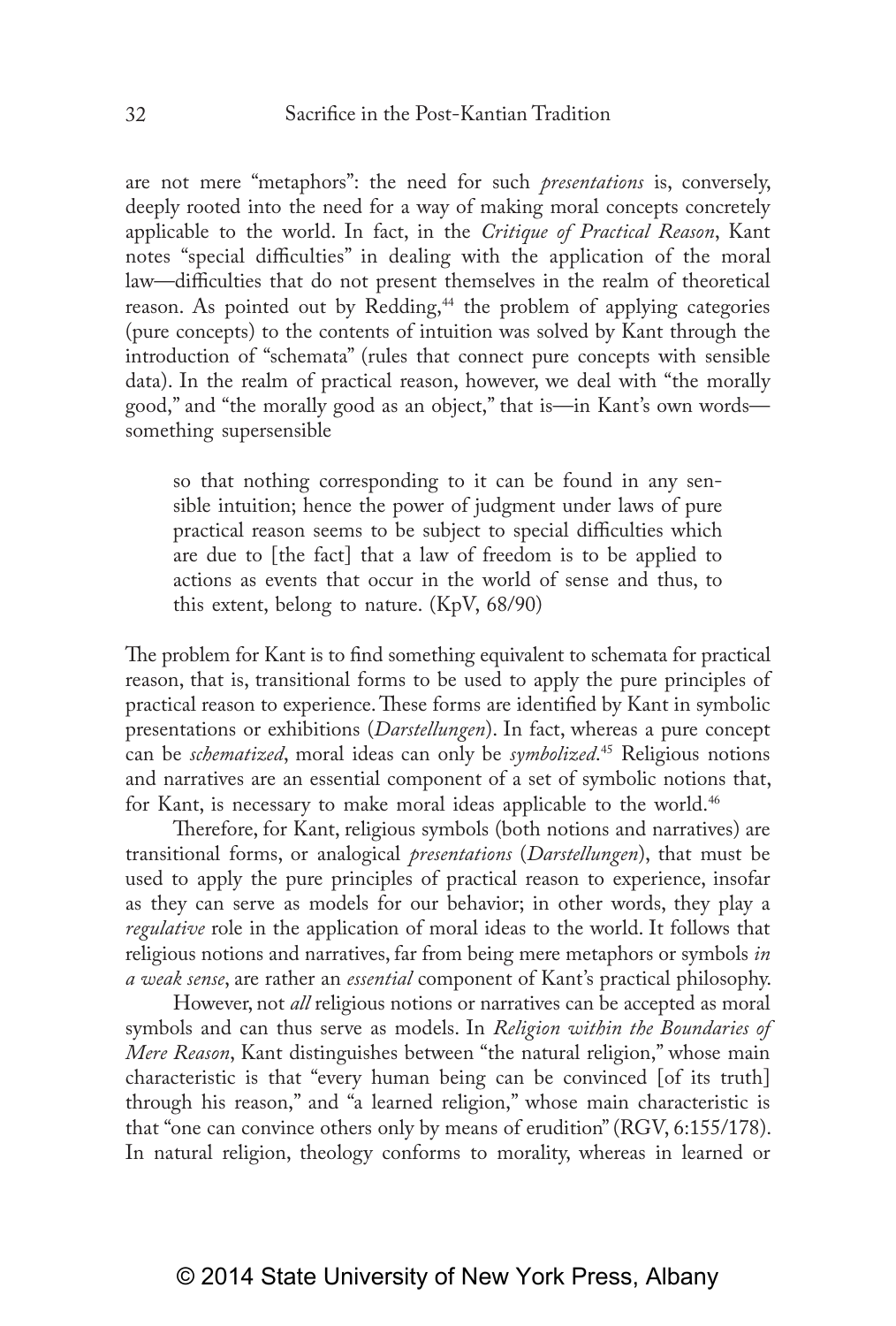revealed religion, morality conforms to theology. The relationship between natural religion and revealed religion is visible in the image of the concentric circles included in the Preface to the 1794 edition: revealed religion, represented by the wider circle, includes natural religion ("the pure religion of reason"), which is in turn represented by the narrower circle. What is implied in this image is that the criteria according to which it is decided that some claim is acceptable within the sphere of natural religion are set by the philosopher ("as purely a teacher of reason"), who is guided by the consistency of the a priori principles of practical reason.<sup>47</sup> It follows that only those religious contents that are compatible with potentially universalizable moral maxims can be regarded as having symbolic and regulative status.<sup>48</sup>

As in the realm of practical philosophy, even in the realm of religion (understandably, as in Kant's view these two realms are strictly related to each other), Kant's standpoint is grounded by a restated possibility to step out of the constraints represented by spatio-temporality and causality (similar to what happens in his practical philosophy): if the philosopher is correctly guided by the consistency of the a priori principles of practical reason, he will be able to decide which religious claims are acceptable within the sphere of natural religion, and which are not. If they are not acceptable, they have to be rejected.

What about sacrifice as a religious symbol? With reason as a guide, the philosopher should conclude—as Kant does—that sacrifice is an *improper* symbol. Firstly, *self-sacrifice* is an improper symbol because, as we have already seen, it is not necessarily moral inasmuch as it can involve pride alongside duty. Secondly, Kant has serious concerns about the way *sacrifice* is addressed in the Bible—most notably, God's request to Abraham to sacrifice his son Isaac (the "binding" of Isaac, or *Akedah*). Kant thinks of morality as *prior* to the content of any religion; as already stressed, only religious content that is compatible with potentially universalizable moral maxims can be regarded as having symbolic and regulative status. This is clearly not the case with the *Akedah*. Kant writes:

Even though something is represented as commanded by God, through a direct manifestation of Him, yet, if it flatly contradicts morality, it cannot, despite all appearances, be of God (if something is represented as commanded by God in a direct manifestation of him yet is directly in conflict with morality, it cannot be a divine miracle despite every appearance of being one (e.g., *if a father were ordered to kill his son who, so far as he knows, is totally innocent*). (RGV, 6:87/124; emphasis added)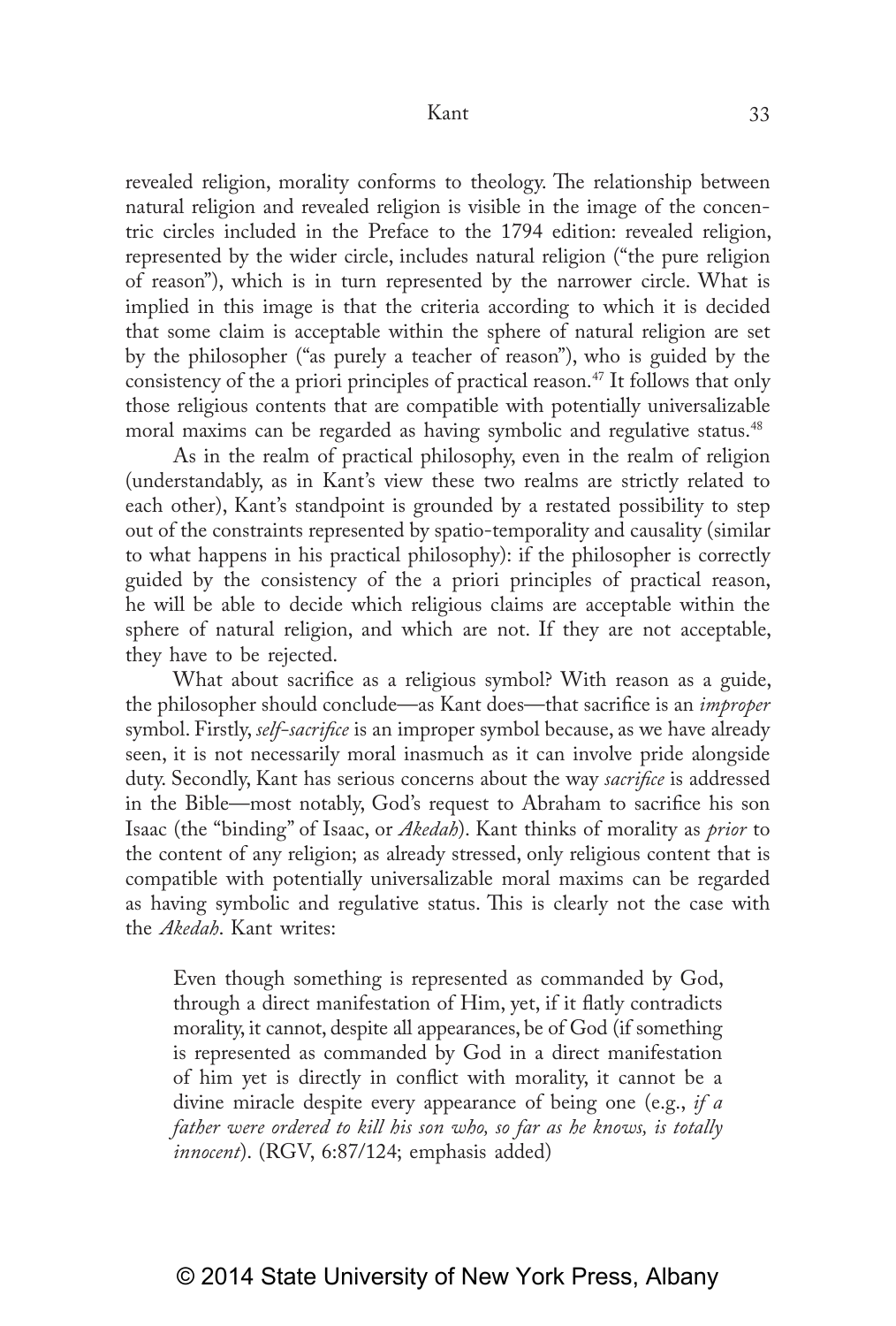The claim that the whole of *Religion within the Boundaries of Mere Reason* "was designed to denounce Abraham and banish such acts of reason-blind faith from the sphere of religion"<sup>49</sup> is exaggerated. However, there is no doubt that Abraham's willingness to sacrifice his own son due to a direct command from God represented a serious concern for Kant. This is further evinced in a passage from *The Conflict of the Faculties*, in which Kant condemns Abraham without appeal:

Abraham should have replied to this supposedly divine voice: "That I ought not to kill my good son is quite certain. But that you, this apparition, are God—of that I am not certain, and never can be, not even if this voice rings down to me from (visible) heaven."50

The sacrifice that Abraham is willing to perform definitely falls outside the realm of religious symbols that Kant considers acceptable. After all, the relationship between moral duties and the idea of God is grounded for Kant on the priority of morality over religion: what Kant suggests is to listen to moral commands as if they were spoken by the voice of God, and *not* to listen to an alleged voice of God as if it were legitimate in itself (which is what is apparently happening in the *Akedah*<sup>51</sup>).

As in the practical realm, in the religious sphere Kant seems to conceive sacrifice in its suppressive meaning, and in general terms he does not seem to think that sacrifice might play a *positive* role. Once again, however, Kant's account of sacrifice in the context of his approach to religion is not without a certain degree of ambiguity because the kenotic meaning of sacrifice resurfaces (almost inevitably, one might add) when Kant comes to examine the symbolic and regulative value of the figure of Jesus Christ.

The figure of Christ is regarded by Kant as the religious symbol *par excellence*. In *Religion within the Boundaries of Mere Reason*, Kant refers to Christ as the "prototype [*Urbild*] of moral disposition in its entire purity," maintaining that that prototype "has *come down* [*herabgekommen*] to us from heaven" and has taken up humanity "by *descending* [*herablasse*] to it," and concluding that "this union with us may therefore be regarded as a state of *abasement* [*Erniedrigung*] of the Son of God" (RGV, 6:61/80). In this paragraph, Kant employs the classic kenotic vocabulary, and the second half is almost a direct quote from Philippians 2:8 which, as we know, is the first text where the term *kenosis* is used in connection with a sacrificial dynamic.

Later on in the text, Kant refers to the "schematism of analogy" involved in the representation of Christ and comments,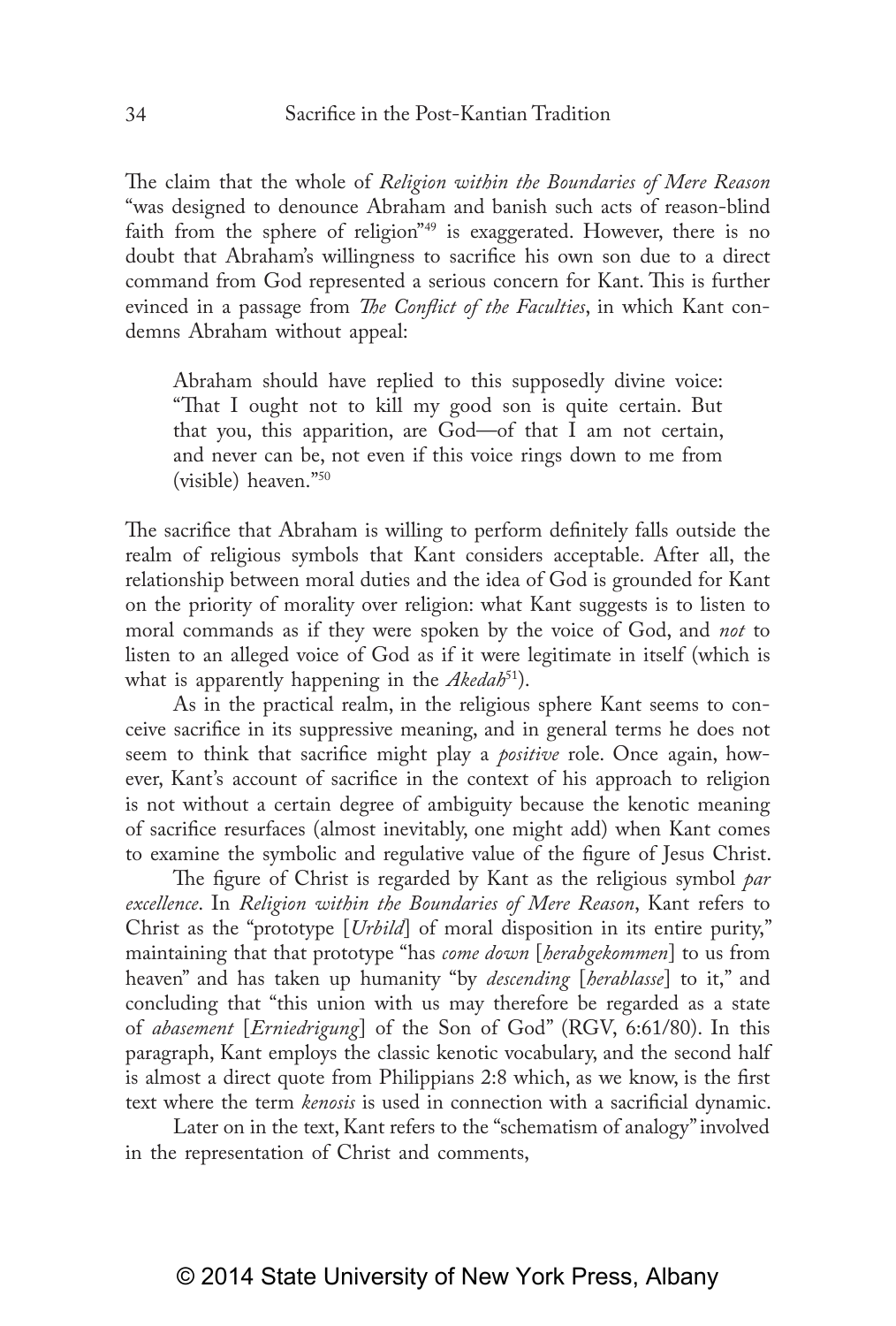It is plainly a limitation of human reason, one which is ever inseparable from it, that we cannot think of any significant moral worth in the actions of a person without at the same time portraying this person or his expression in human guise, even though we do not thereby mean to say that this is how things are in themselves for we always need a certain analogy with natural being to make supersensible characteristics comprehensible to us. (RGV, 6:65/107)

We must, Kant claims, have exemplars on which we can model our behavior. Thus, the claim that "Jesus is the son of God" can be interpreted as a symbolic way of expressing the ethically exemplary nature of Jesus. The fact that Jesus's behavior can be considered exemplary means that it serves as a model for our own behavior; the scriptural representation of Christ is peculiarly *regulative*. Christ represents the prototype of a pure moral disposition, one willing to undergo the greatest sacrifice (sacrifice until death) to be morally perfect. Thus the Scriptures, Kant writes, attribute to God,

the highest sacrifice [*Aufopferung*] a living being can ever perform in order to make even the unworthy happy ('Therefore hath God loved the world, etc.'), although through reason we cannot form any concept of how a self-sufficient being could sacrifice something that belongs to his blessedness, thus robbing himself of a perfection. We have here (as means of elucidation [*Erläuterung*]) a *schematism of analogy,* with which we cannot dispense. (RGV, 6:65/107)

In this passage, all Kant's ambiguity about the role of sacrifice as symbol is concentrated. Christ is recognized as the prototype of pure moral disposition, and his willingness to self-sacrifice is acknowledged as an essential component of his perfection. The concerns raised in the context of the discussion of the *Akedah* are obviously absent here; similarly absent is any skeptical consideration about the possible involvement of pride alongside duty in Christ's moral motive. To some extent, Kant's positive consideration of Christ's sacrifice might be culturally contextualized within the Lutheran tradition, where *kenosis* was often linked to the dreadful and paradoxical abasement of the most high. However, this cultural contextualization alone could not explain the philosophical relevance that Christ's sacrifice assumes in Kant's philosophy. Christ's willingness to sacrifice himself "in order to make even the unworthy happy" appears to be a regulative symbol [*Darstellung*],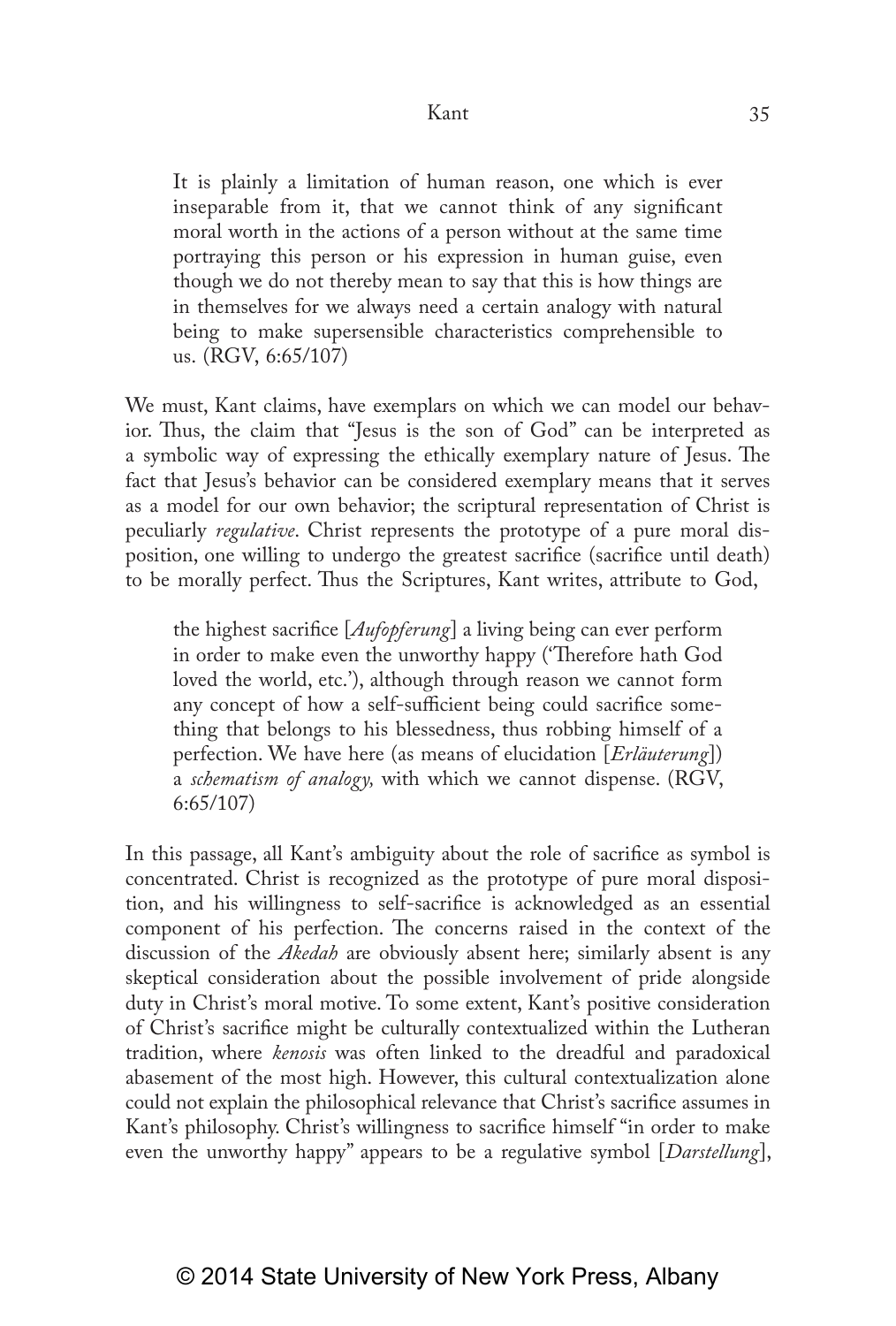or schema, for that willingness to sacrifice part of one's welfare to others "without hope of return" that Kant introduced in the *Metaphysics of Moral* (MS, 393/197), which I discussed in the previous section. The example of Christ seems to suggest that we not consider the duties to others as dependent on the moral law itself (as in the standard account of Kant's practical philosophy), but the happiness of others (including the happiness of the unworthy ones) as *an end in itself*. In short, Christ, as an exemplar, seems to invite us to sacrifice ourselves, to withdraw our welfare and to (so to say) "make room for others" for the sake of their happiness.

At the same time, after claiming that we must represent God's love toward the world in terms of self-sacrifice and that Christ, who is the concrete personification of this love, must serve as an exemplar for our moral behavior, Kant suddenly stresses that to suppose that an omnipotent being could sacrifice his absoluteness and divinity ("robbing himself of a perfection") is absurd, even nonsensical.<sup>52</sup> Additionally, it is not clear if Christ's willingness to sacrifice himself for the happiness of everyone else should be considered as having a strong regulative value (thus concretely guiding our moral behavior), or merely as an unachievable ideal of perfection. Clearly, behind this issue lies the question whether or not Kant is a theological realist (meaning by theological realism the idea that there is a transcendent divine reality). Kantian scholars are greatly divided on this issue.<sup>53</sup> According to some, Kantian religion is substantially the result of Kant's attempt to graft Lutheran Pietism into his rationalism.<sup>54</sup> Others considers Kant a theological realist who advances a rationalistic faith that has nothing to do with the "mystic" idea of a kenotic God that was an important motor in the development of German idealism.55 In addition, there are several other more moderate positions that lie between these two extremes. While an in-depth analysis of this issue is beyond the scope of this chapter, it is worth pointing out that, in light of Kant's strong transcendental idealism, his claims about religion in general, and God in particular, should not be interpreted in terms of pre-Kantian metaphysical realism or unrealism.<sup>56</sup>

Let us recap. It is possible to argue that there is a kenotic dynamic embedded in Kant's epistemology and that kenotic issues play an important role in the development of Kant's metaphysical project. Metaphysics is reconceived by Kant from within a practical point of view; and in the practical realm, a substantial tension runs through Kant's account of sacrifice. While the entire Kantian ethics seems to be dominated by a suppressive sacrificial conception (suppression of instincts, desires, and inclinations for the sake of the moral law), sometimes the kenotic meaning of sacrifice seems to resurface, especially in the context of Kant's reflections on the happiness of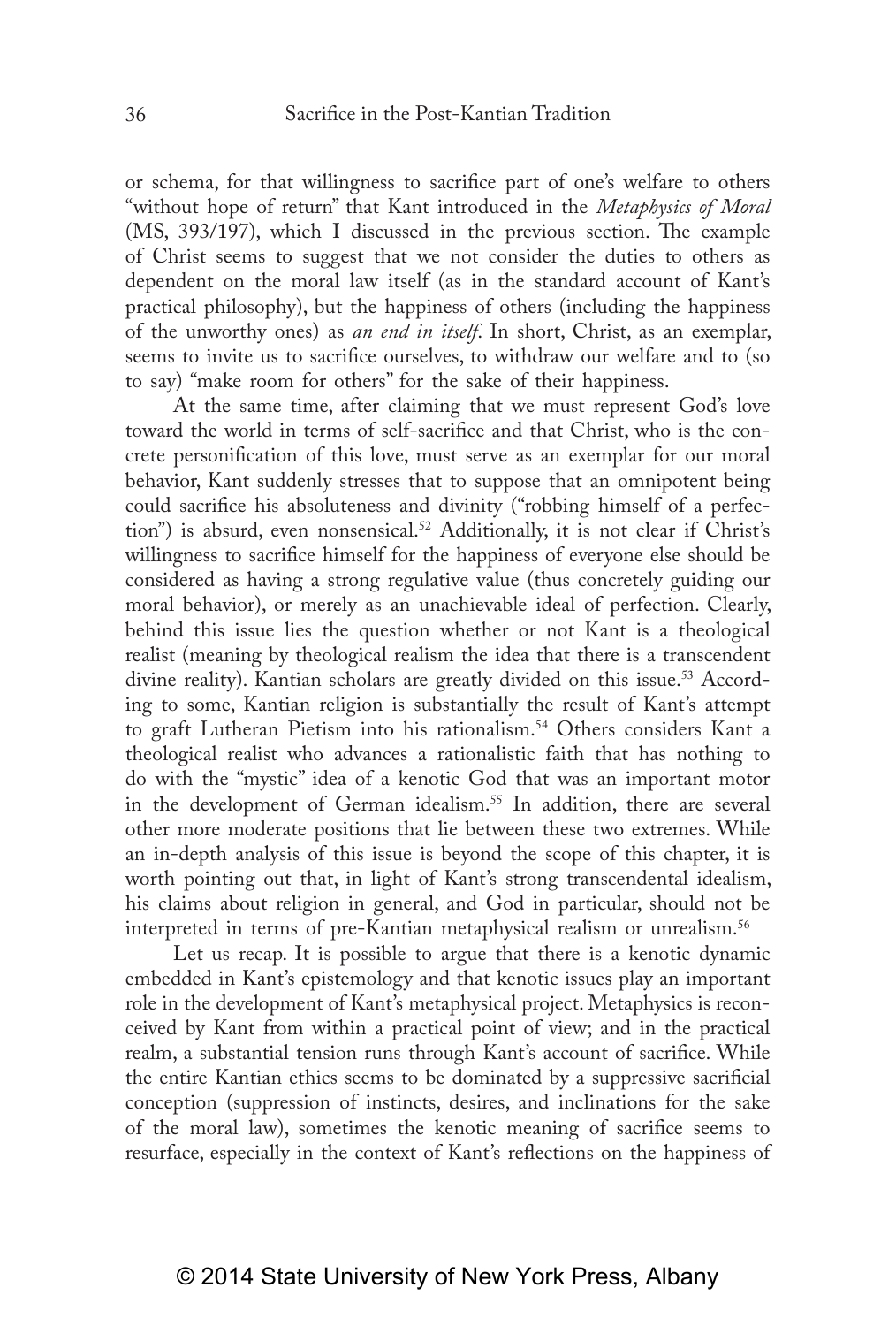others as an end in itself, for the sake of which the moral agent is required to sacrifice his or her welfare. However, a moral ideal simply holds a *regulative* status. The need for some way of making moral ideals applicable to the world, which is a concern running through the entirety of Kant's philosophy is particularly evident here, as it seems difficult to provide any indication of how much we should sacrifice for the sake of others' happiness—it does not express the extent to which the kenotic process must be carried on. Religious notions and narratives are supposed to serve as transitional forms (symbols, or *Darstellungen*) to be used to make moral ideals applicable to the world. However, sacrifice is regarded by Kant as an improper symbol—both the unacceptable scriptural sacrifice of the *Akedah*, and self-sacrifice, which can always involve pride alongside duty. And yet, Kant recognizes in Christ the prototype of pure moral disposition, identifying in his willingness to selfsacrifice and to give up some of his divine perfections the highest symbol of morality. Although the idea of a God "robbing himself of a perfection" sounds like an absurdity to Kant, the figure of Christ, in his essential kenotic attitude, is clearly indicated as an exemplar for our moral behavior. Nevertheless, these reflections seem to remain partially undeveloped.

It might be argued that Kant grasped the importance of including a kenotic dynamic in practical philosophy, but he was somehow unable or unwilling to integrate it into the formal grounding of his ethics. Clearly, the rigid structure of his ethics, at the core of which lies the primacy of duty to the moral law itself (with respect to which our duties to others are merely secondary), made it very difficult for him to emphasize the kenotic aspect of interpersonal relationships, and thus that aspect remained confined in the context of his reflections on the happiness of others as an end in itself. This tension, however, effectively provides an entry point for features that can be found in the post-Kantians.

First, Kant's perspectivism is a legacy that can be traced through the post-Kantians, obviously finding different ways of expression in various thinkers—the German Idealists, most importantly Hegel, but also Kierkegaard and, obviously, Nietzsche.

Second, the hiatus between Christ as a moral *Darstellung*, and the lack of explicit attention to the kenotic dynamic, is a symptom of a problem that is pressing for post-Kantians: maintaining the regulativity of religious notions (including sacrifice), while going beyond Kant's formal grounding (with the problems it entails). At a more general level, this hiatus is also the symptom of the "Kantian paradox" diagnosed by Pinkard, which in the context of religious symbols presents itself in an even more acute form (the "Kantian religious paradox" that I referred to in the Introduction).